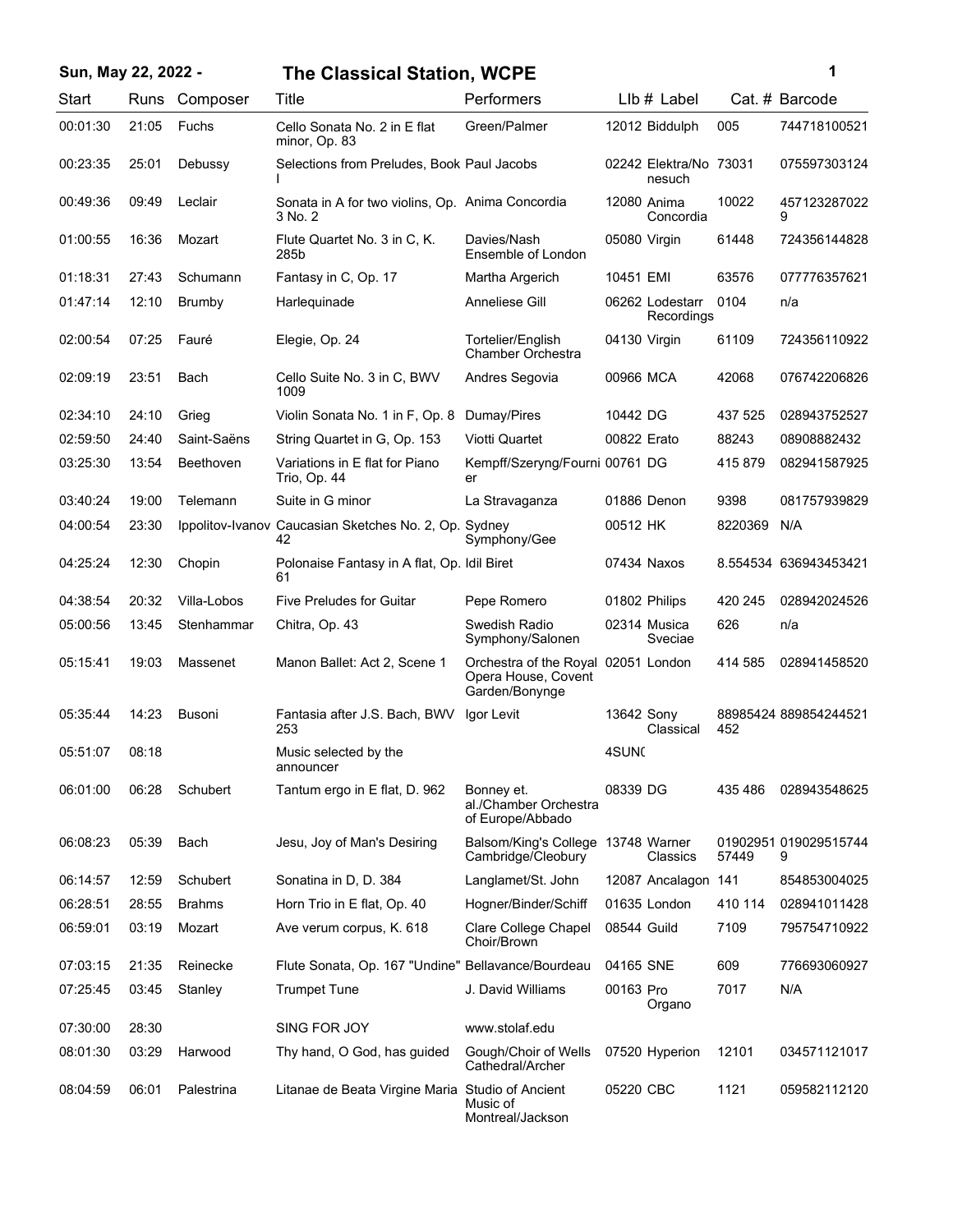| Sun, May 22, 2022 - |       |              | <b>The Classical Station, WCPE</b>                                 |                                                                                              |                   |                              |              | 2                          |
|---------------------|-------|--------------|--------------------------------------------------------------------|----------------------------------------------------------------------------------------------|-------------------|------------------------------|--------------|----------------------------|
| Start               | Runs  | Composer     | Title                                                              | Performers                                                                                   |                   | $Llb \#$ Label               |              | Cat. # Barcode             |
| 08:11:00            | 04:03 | Handel       | May no rash intruder from<br>Solomon                               | <b>Howard University</b><br><b>Choir/Handel Festival</b><br>Orchestra of<br>Washington/Simon |                   | 01403 Arabesque Z6538        |              | 02363506538                |
| 08:17:33            | 05:35 | Sumsion      | <b>Benedicite</b>                                                  | <b>Choir of Gloucester</b><br>Cathedral/Sanders                                              | 01447 Priory      |                              | 218          | n/a                        |
| 08:23:08            | 04:32 | Rutter       | Look at the world                                                  | Cambridge<br>Singers/City of London<br>Sinfonia/Rutter                                       |                   | 08489 Collegium              | 135          | 040888013525               |
| 08:27:40            | 03:12 | Cabanilles   | Pasacalles I                                                       | <b>Robert Parkins</b>                                                                        |                   | 02738 Naxos                  |              | 8.550705 489103050705<br>0 |
| 08:33:22            | 02:32 |              | GSM Commentary: Lee Nelson Lee Nelson                              |                                                                                              | <b>GSMC</b>       |                              |              |                            |
| 08:35:54            | 04:28 | Runestad     | Let My Love Be Heard                                               | <b>Wartburg College</b><br>Choir/Nelson                                                      |                   | 13960 Wartburg<br>Recordings | 1008         | n/a                        |
| 08:40:22            | 03:47 | Mealor       | Locus iste                                                         | <b>Wartburg College</b><br>Choir/Nelson                                                      |                   | 13960 Wartburg<br>Recordings | 1008         | n/a                        |
| 08:46:39            | 03:01 | Rachmaninoff | Bogoroditse Devo                                                   | Cambridge<br>Chorale/Kibblewhite                                                             |                   | 05206 Classical              | 701          | n/a                        |
| 08:49:40            | 05:04 | Vivaldi      | Deus tuorum militum, RV 612                                        | Kowalski/van der<br>Meel/Concertgebouw<br>Chamber<br>Orchestra/Negri                         |                   | 02886 Philips                | 432 091      | 028943209120               |
| 08:54:54            | 03:36 | Reger        | Basso ostinato in E minor, Op.<br>69 No. 3                         | <b>Bernard Haas</b>                                                                          |                   | 08703 Naxos                  |              | 8.553926 730099492621      |
| 09:01:30            | 20:15 | Bach         | Cantata 87, "Bisher habt ihr<br>nichts gebeten in meinem<br>Namen" | <b>Bach Collegium</b><br>Japan/Suzuki                                                        | 08342 Bis         |                              | 9033/35      | 731859903335<br>8          |
| 09:24:15            | 14:38 | Mozart       | Exsultate, jubilate, K. 165                                        | Kenny/Philharmonia/FI 02323 RCA<br>or                                                        |                   |                              | 60812        | 090266081226               |
| 09:41:23            | 17:19 | Rheinberger  | Requiem in E flat, Op. 84                                          | Saarbrucken Chamber 13713 Carus<br>Choir/Grun                                                |                   |                              | 83.414       | 400935083414<br>9          |
| 10:01:42            | 52:04 | Gossec       | Te Deum for Grand Orchestra                                        | Feldman et. al./Choir<br>and Orchestra of<br>Sorbonne/Grimbert                               | 04269 Adda        |                              | 581123       | n/a                        |
| 10:56:16            | 02:25 | Schumann, V. | Reverie on Vater unser                                             | Barbara Harbach                                                                              | 09021 MSR         |                              | 1254         | 681585125427               |
| 11:00:31            | 33:54 | Bach         | Gloria from Mass in B minor,<br><b>BWV 232</b>                     | Monteverdi<br>Choir/English Baroque<br>Soloists/Gardiner                                     |                   | 05158 Archiv                 | 469 769      | 028946976920               |
| 11:35:40            | 15:01 | Rebelo       | Magnificat a 13                                                    | The<br>Sixteen/Christophers                                                                  |                   | 04194 Collins                | 14562        | 502339114652<br>7          |
| 11:51:56            | 05:07 |              | Music selected by the<br>announcer                                 |                                                                                              | 1SUN <sub>1</sub> |                              |              |                            |
| 11:58:53            | 11:26 | Holst        | Second Suite in F, Op. 28 No.<br>2                                 | Cleveland Symphonic<br>Winds/Fennell                                                         | 00335 Telarc      |                              | 80038        | N/A                        |
| 12:11:34            | 25:30 | Hummel       | Piano Quintet in E flat minor,<br>Op. 87                           | Gajan Ensemble                                                                               | 02771 Opus        |                              | 9351<br>2256 | N/A                        |
| 12:38:54            | 18:09 | Gershwin     | An American In Paris                                               | San Francisco<br>Symphony/Tilson<br>Thomas                                                   | 04117 RCA         |                              | 60862        | 828766086225               |
| 12:58:53            | 25:48 | Wagner       | Suite from Act 3 from Parsifal                                     | <b>Berlin</b><br>Philharmonic/Abbado                                                         | 06220 DG          |                              | 02           | 0000985-028947437727       |
| 13:26:31            | 19:23 | Tchaikovsky  | Romeo & Juliet Fantasy<br>Overture                                 | <b>USSR Ministry of</b><br>Culture<br>Symphony/Rozdestven<br>ski                             | 02254 Erato       |                              | 45620        | 022924562020               |
| 13:47:09            | 09:54 | Schmidt      | Intermezzo from Notre Dame                                         | Philharmonia<br>Orchestra/Karajan                                                            | 06499 EMI         |                              | 62853        | 077776285320               |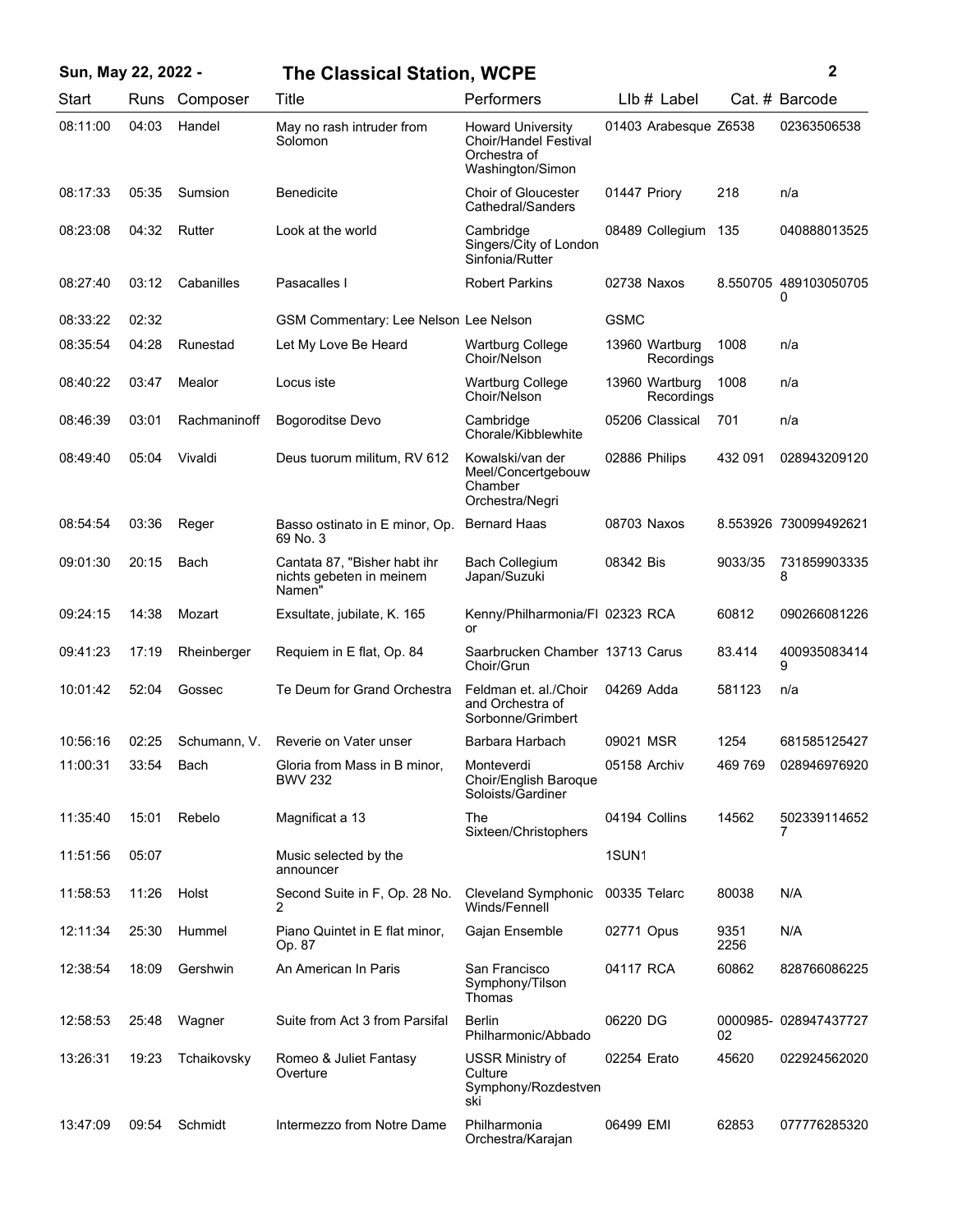## **Sun, May 22, 2022 - 3 The Classical Station, WCPE**

| ٦ |  |             |
|---|--|-------------|
|   |  |             |
|   |  |             |
|   |  | ٦<br>I<br>I |

| <b>Start</b> | Runs  | Composer         | <b>Title</b>                                                                                                   | Performers                                      | LIb # Label                      |              | Cat. # Barcode             |
|--------------|-------|------------------|----------------------------------------------------------------------------------------------------------------|-------------------------------------------------|----------------------------------|--------------|----------------------------|
| 13:58:53     | 26:51 | Haydn            | Cello Concerto No. 1 in C                                                                                      | Harrell/Academy<br><b>SMF/Marriner</b>          | 00868 EMI                        | 69009        | 077776900926               |
| 14:27:34     | 10:04 |                  | Music selected by the<br>announcer                                                                             |                                                 | 4SUN1                            |              |                            |
| 14:38:53     | 18:10 | Couperin         | Royal Concert No. 3                                                                                            | Claire/See/Moroney/Li 01692 HM<br>nden          |                                  | 901151       | n/a                        |
| 14:58:53     | 33:40 | Rachmaninoff     | Piano Concerto No. 2 in C<br>minor, Op. 18                                                                     | Mishtchuk/Russian<br>Philharmonic/Friedman<br>n | 04875 Arte Nova                  | 43315        | 743214331521               |
| 15:33:48     | 09:27 | Vivaldi          | Concerto in C, RV 183                                                                                          | English Concert/Manze 06626 Harmonia            | Mundi                            | 907332       | 093046733223               |
| 15:45:05     | 11:58 | Fauré            | Ballade in F sharp, Op. 19                                                                                     | Yuja Wang, piano                                | 13066 DG                         | B002393<br>1 | 028947949541               |
| 15:58:53     | 19:27 | Wagner           | Siegfried Idyll                                                                                                | <b>Berlin</b><br>Philharmonic/Karajan           | 07605 DG                         | 419 196      | 028941919625               |
| 16:19:35     | 25:51 | <b>Sibelius</b>  | Symphony No. 7 in C, Op. 105                                                                                   | Pittsburgh<br>Symphony/Maazel                   | 02492 Sony                       | 52566        | n/a                        |
| 16:47:16     | 09:47 | Copland          | <b>Quiet City</b>                                                                                              | London<br>Symphony/Copland                      | 08924 Sony                       | 70047        | 886977004728               |
| 16:58:53     | 21:07 | <b>Balakirev</b> | <b>Chopin Suite</b>                                                                                            | Singapore<br>Symphony/Hoey                      | 00779 Hong Kong 8.220324 N/A     |              |                            |
| 17:21:15     | 09:54 | Weber            | Overture to Der Freischutz                                                                                     | Liszt Chamber<br>Orchestra                      | 13232 Ongaku                     | 024-126      | 762738012624               |
| 17:32:59     | 10:37 |                  | Music selected by the<br>announcer                                                                             |                                                 | 4SUN1                            |              |                            |
| 17:44:51     | 12:12 | Mozart           | 1st mvt (Allegro) from Clarinet<br>Concerto in A, K. 622                                                       | Goodman/Boston<br>Symphony/Munch                | 04774 RCA                        | 68804        | 090266880423               |
| 17:59:03     | 19:47 | Beethoven        | String Quartet No. 11 in F<br>minor, Op. 95 "Serioso"                                                          | Dover Quartet                                   | PV141 Cedille                    | 206          | 735131920629               |
| 18:20:40     | 07:17 | Still            | "Mother and Child" from Suite<br>for Violin and Piano                                                          | Goosby/Wang                                     | PV140 Decca                      | 33878        | 028948516643               |
| 18:29:47     | 16:23 | Liszt            | Reminiscences of Bellini's<br>"Norma"                                                                          | Benjamin Grosvenor                              | PV138 Decca<br>Classics          |              | 485 1450 028948514502      |
| 18:48:00     | 09:07 | Gounod           | Finale from Symphony No. 1 in Orchestra of the<br>D                                                            | Toulouse<br>Capitole/Plasson                    | 04723 EMI                        | 63949        | 077776394923               |
| 18:59:07     | 04:25 |                  | Interview: Rob Kennedy<br>speaks with harpist Yolanda<br>Kondonassis about her CD<br>"Five Minutes For Earth." |                                                 | Preview                          |              |                            |
| 19:05:22     | 05:15 | Pujol            | Milonga para mi Tierra                                                                                         | Yolanda Kondonassis                             | DL000 Azica                      |              |                            |
| 19:12:27     | 17:26 | Pierné           | Suite No. 1 from Incidental<br>Music to Ramuntcho                                                              | <b>Lille National</b><br>Orchestra/Ang          | Downk Naxos                      |              | 8.573609 747313360970      |
| 19:31:43     | 14:22 | <b>Brahms</b>    | <b>Six Love Songs</b>                                                                                          | Bertrand/Amoyel                                 | Downk Harmonia<br>Mundi          | 902329       | n/a                        |
| 19:47:55     | 02:57 | Beach            | By the Still Waters, Op. 114                                                                                   | Isata Kanneh-Mason                              | Downk Decca<br>Classics          | na           | na                         |
| 19:52:42     | 04:24 | Schubert         | Night, D. 983c                                                                                                 | Hope/Ensemble<br>Amarcord                       | Downk Deutsche<br>Grammaph<br>on | n/a          | n/a                        |
| 19:59:06     | 29:24 | Mendelssohn      | Symphony No. 1 in C minor,<br>Op. 11                                                                           | Swedish Chamber<br>Orchestra/Dausgaard          | Downk BIS                        | 2469         | 731859992469<br>4          |
| 20:30:20     | 06:08 | Chopin           | Etude in E, Op. 10 No. 3<br>"Tristesse"                                                                        | Ruth Slenczynska                                | 13991 Decca<br>Classics          |              | 028948522552               |
| 20:38:18     | 11:17 | Pecou            | Sonata for oboe and piano                                                                                      | Leleux/Strosser                                 | Downk Warner<br>Classics         | 49540        | 01902952 019029524954<br>0 |